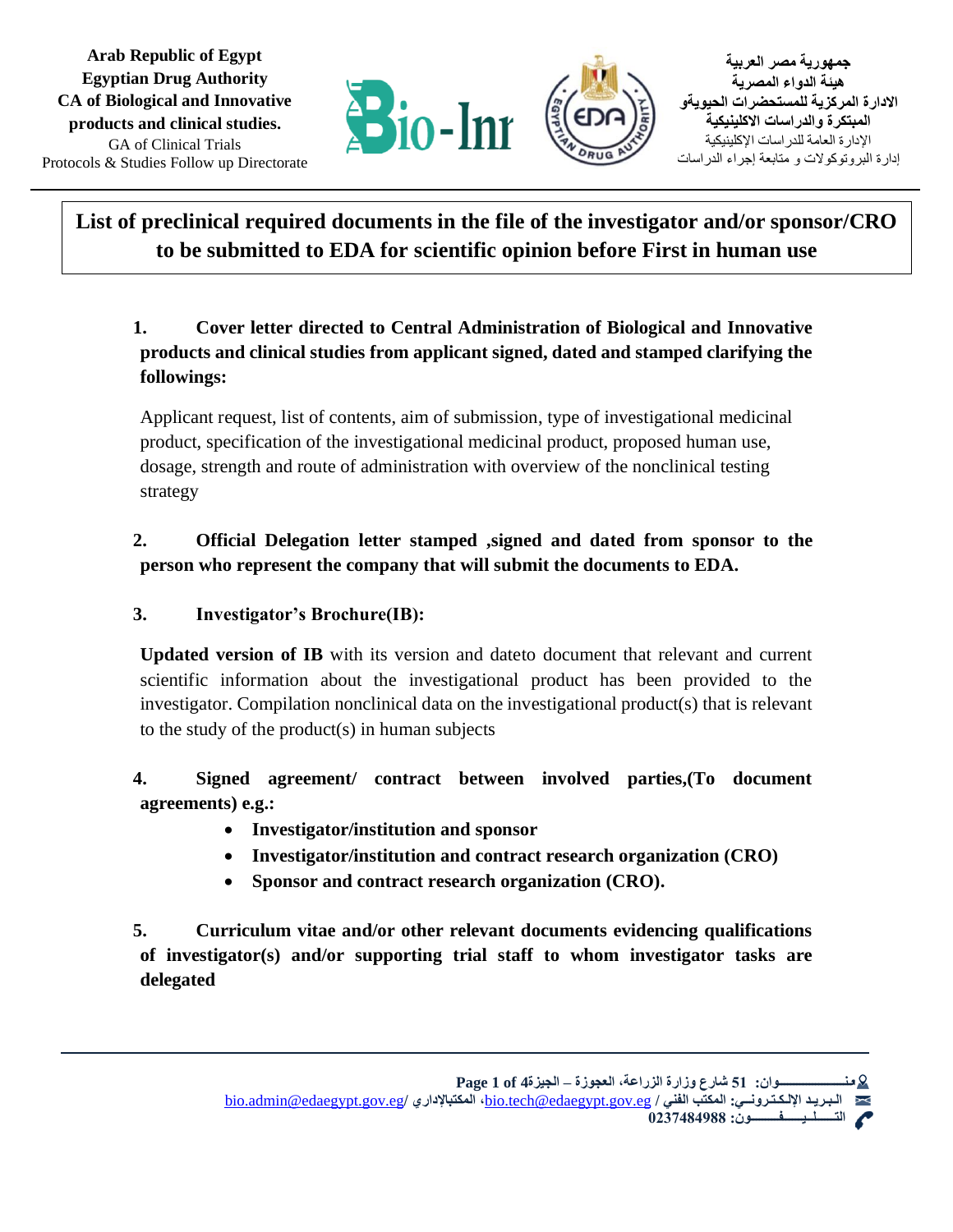GA of Clinical Trials **Arab Republic of Egypt Egyptian Drug Authority CA of Biological and Innovative products and clinical studies.** Protocols & Studies Follow up Directorate



To document qualifications, GLP trainings and eligibility to conduct trial and/or provide medical supervision of subjects.

### **6. Certificate(s) of analysis of investigational product(s) e.g. identity, purity, and strength of investigational medicinal product(s) to be used in the trial.**

# **7. Quality data ofinvestigational medicinal product**;

To document the quality data of the IMP, cold chain reports , stability study reports, batch release certificate from NRA of country of origin for the batch of the concerned investigational product ,...etc) .

# **8. The quality and safety of preclinical preparations should follow the strict control of the manufacturing process following the principles of good manufacturing practice (GMP).**

**9. Name of the laboratory, address, telephone number(s).**

# **10. Evidence of accreditation and documented evidence of GLP compliance of the designated laboratories to be used for the assay of preclinicalsamples.**

Certification or accreditation or established quality control and/or external quality assessment or other validation should be dated, signed and valid (where required).

### **11. Complete preclinical studies detailed reports for the investigational medicinal product are required to be submitted:**

# **Preclinical data to be submitted**

- **1) Good Laboratory Practice (GLP) compliance of the studies: studies are expected to be performed in compliance with Good Laboratory Practice (GLP), However, there may be situations where full compliance with GLP is not possible. If the study, or part of the study, was not conducted in compliance with GLP, areas of noncompliance should be defined and a statement of the reason for noncompliance should be drawn up.**
- **2) Specification of the test material: In general, the product that is used in the definitive pharmacology and toxicology studies should be comparable to the product proposed for the initial clinical studies. However, it is appreciated that during the course of**

**التــــــلــيــــــفـــــــــون: 0237484988**

[bio.admin@edaegypt.gov.eg](mailto:bio.admin@edaegypt.gov.eg)**/ اإلداري المكتب ،**[bio.tech@edaegypt.gov.eg](mailto:bio.tech@edaegypt.gov.eg) **/ الفني المكتب :اإللـكـتـرونــي الـبـريـد** X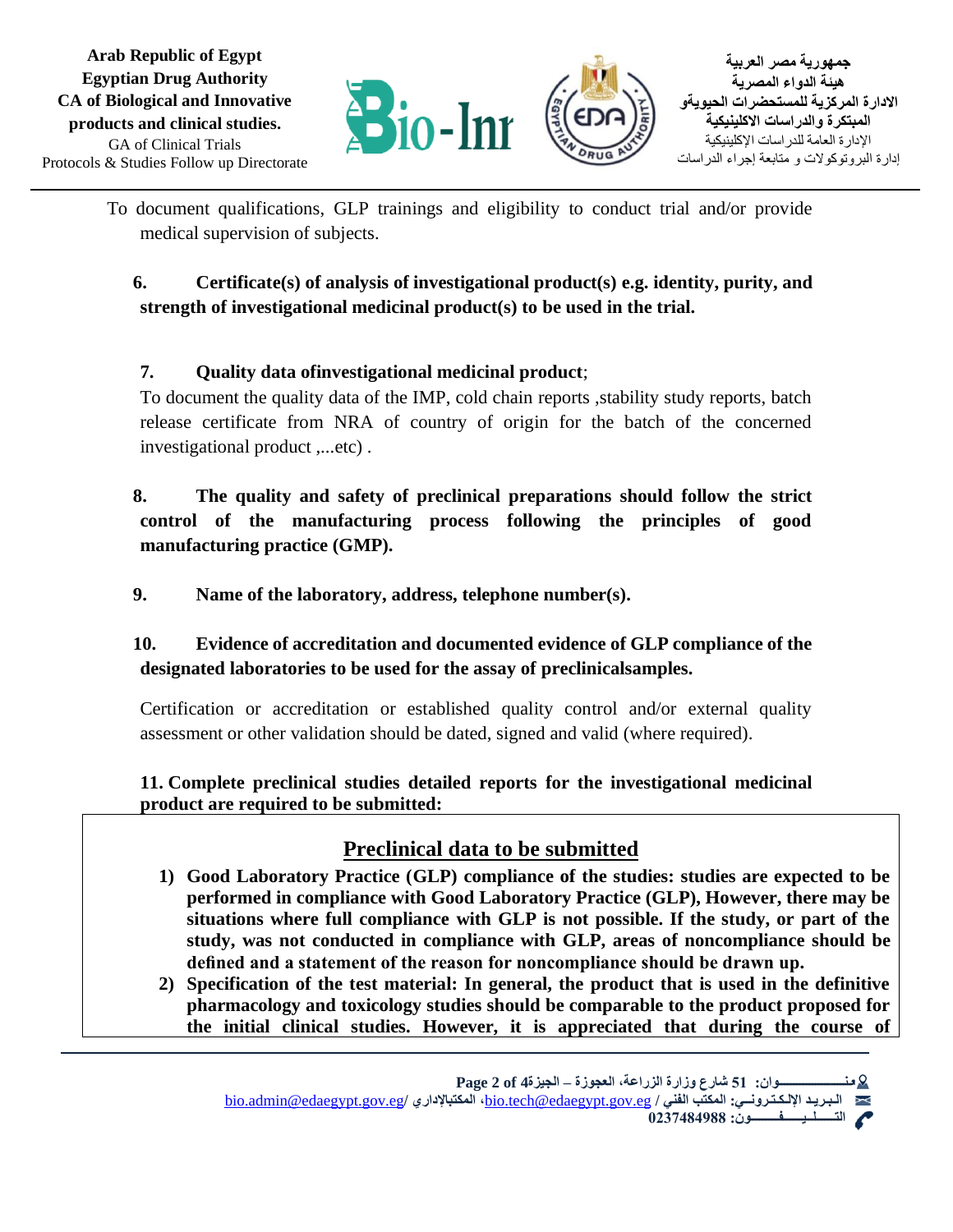GA of Clinical Trials **Arab Republic of Egypt Egyptian Drug Authority CA of Biological and Innovative products and clinical studies.** Protocols & Studies Follow up Directorate



**جمهورية مصر العربية هيئة الدواء المصرية االدارة المركزية للمستحضرات الحيويةو المبتكرة والدراسات االكلينيكية**  اإلدارة العامة للدراسات اإلكلينيكية إدارة البروتوكوالت و متابعة إجراء الدراسات

**development programs, changes normally occur in the manufacturing process in order to improve product quality and yields. The potential impact of such changes for extrapolation of the animal findings to humans should be considered.**

**3) Reports on studies:**

#### **A. Pharmacology**

- **-** Primary and secondary pharmacodynamics studies of the product.
- **-** Safety pharmacology studies.

### **B. Pharmacokinetics**

- Pharmacokinetic studies of product.
- Specific Pharmacokinetic studies.
- Toxicokinetic.

### **C. Toxicology**

- **Single-dose toxicity**
- **Repeat-dose toxicity**
- **Geno-toxicity (if applicable)**
- **Carcinogenicity** *(Oncogenicity)* **(if applicable)**
- **Immunotoxicity.**
- *Immunogenicity.*
- **Local tolerance may be incorporated in toxicology studies).**
- **Reproductive & developmental toxicity (if applicable).**
- **Tissue Cross reactivity studies (if applicable).**
- **Environmental Risk Assessment.**

### *Note:*

- ❖ **Specific guidelines should be followed for each type of product (biological, pharmaceutical, vaccine…etc) to be submitted.**
- ❖ **International Guidelines WHO-EMEA-FDA.**
- ❖ **Demonstration of relevance of the animal model; the relevance of the selected animal model should be justified in the application.**
- ❖ **Justification with documented evidence is required to be submitted in case of any item not fulfilled by the applicant.**
- **12. Signed and completed declarations by Investigators.**